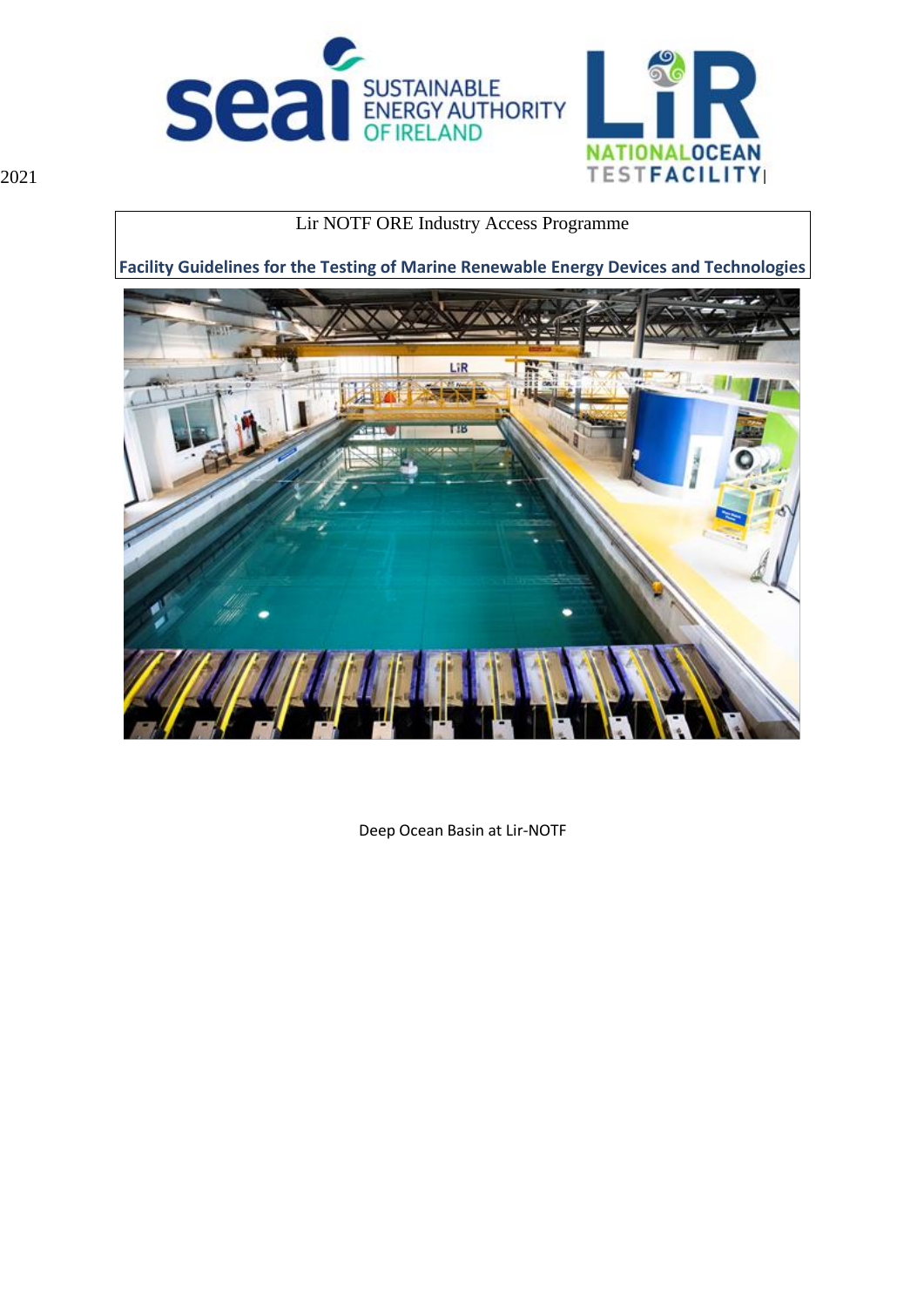



## **Introduction**

The Lir-National Ocean Test Facility (Lir NOTF) is Ireland's primary facility for testing and development of offshore technologies and has a long track record in supporting offshore renewable energy (ORE) technologies through early stage TRL development. While fixed offshore wind technologies are commercially advanced, many ORE technologies that are required for deeper water and more aggressive environments are still in early stages of development. These technology developers usually consist of individuals, SMEs and academics who generally do not have the financial resources and expertise to determine the feasibility of their concept and require support. As a result, SEAI and Lir NOTF have teamed up to offer this programme which will provide free to access the to the facilities of Lir-NOTF to Irish ORE developers.

This access programme to the Lir-NOTF is designed to enable the testing and progression of ORE technologies through the early development stages in advance of open sea testing. It is supported by SEAI and is open to any type of ORE technology (wave, wind, tidal, floating solar) that can be tested at the Lir NOTF.

| <b>Stage</b> |                       | <b>Description</b>                           | <b>TRL</b>          |                                                               |
|--------------|-----------------------|----------------------------------------------|---------------------|---------------------------------------------------------------|
|              | <b>Stage O</b>        | Concept creation                             |                     | .<br><b>Early (1-3)</b>                                       |
|              | ĘÖ,<br><b>Stage 1</b> | Concept development                          | $\overline{2}$<br>3 | Analytical<br>and numerical<br>models<br>◡                    |
|              | <b>Stage 2</b>        | Design optimisation                          | 4                   | Mid (3-6)<br>Experimental                                     |
|              | Stage 3               | Scaled demonstration                         | 5<br>6              | tests in controlled<br>environment                            |
|              | <b>Stage 4</b>        | Commercial-scale single device demonstration | 7<br>8              | .<br>Late (6-9)                                               |
|              | <b>Stage 5</b>        | Commercial-scale array demonstration         | 9                   | <b>Experimental tests</b><br>in representative<br>environment |

Table 1 Six-stage technology development process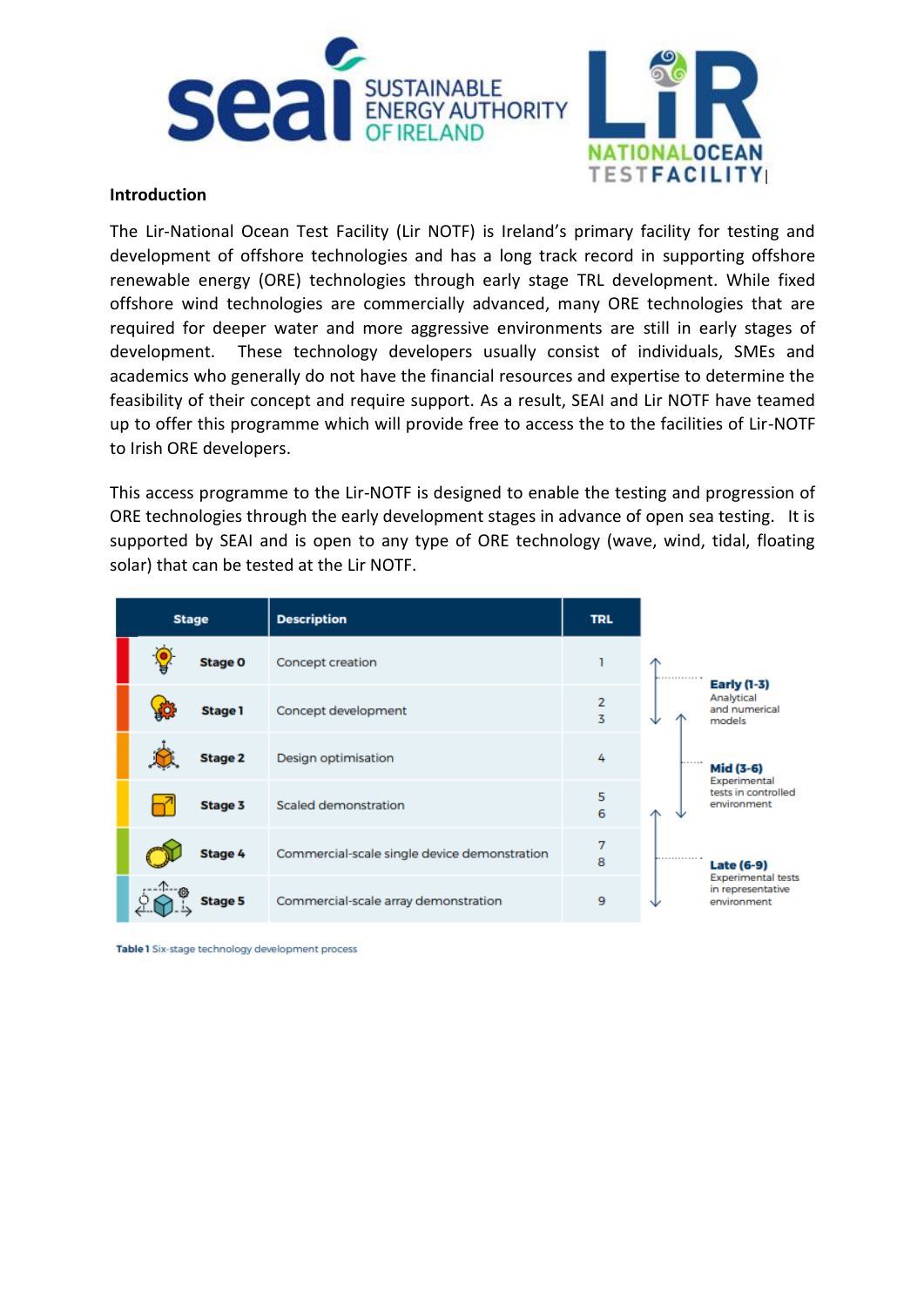

Therefore, applications are invited for the testing of ORE concepts that can show operations and survivability in Irish ORE sites and also can ultimately be beneficial to the Irish economy. These applications will be assessed by a Selection Panel (SP) comprising of experts in this sector.

Successful applicants will have access to one of the following facilities or equivalent use of equipment;

- Deep Ocean Basin
- Ocean Basin
- Wave and Current Flume
- Wave Watch Flume
- El Electrical laboratory / Energy laboratory

In this access programme the applicant will be expected to supply the model and possibly some of the instrumentation for testing. The Lir NOTF staff will check, setup and run all the tests and on completion will provide all the test data to the applicant.

Please note the following

- Applicants are required to contact the test facility to discuss proposed plans prior to applying
- The maximum access that will be granted is two weeks of tank testing

All testing must be completed by end December 2022.

More information can be found at [\(www.lir-notf.com\)](http://www.lir-notf.com/) or by emailing [ianpower@ucc.ie.](mailto:ianpower@ucc.ie)

Please read the Application Guidelines before applying.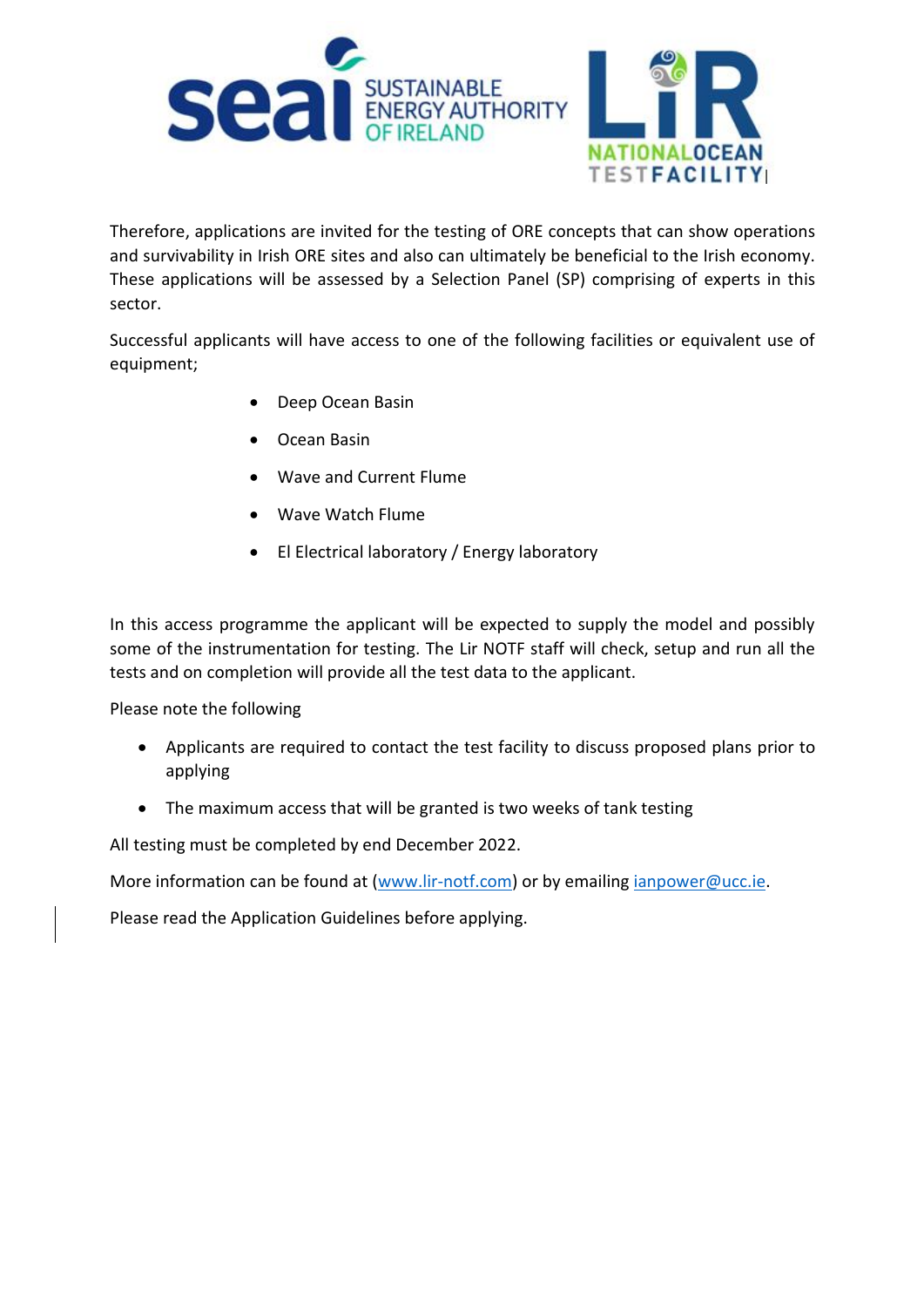



## **<sup>1</sup>Key principles that Lir-NOTF will endeavour to work towards:**

- 1. The work carried out by the test infrastructure shall be based on accepted scientific approaches, preferably consensus-based, and any deviations from accepted scientific approaches will be substantiated in a manner considered generally acceptable by experts in the Ocean Energy field.
- 2. The test will produce objective results, within accepted deviations during subsequent testing, and within the constraints of using the same procedures, equipment and persons used during a previous execution of the test.
- 3. The results produced within the scope of work of the test infrastructure, will primarily be based on measurable or derived quantities.
- 4. The results produced, within the scope of work of the test facility, are based on a recognised system of measurement that derives from accepted, known quantities (SI system) or other intrinsic or well-characterised devices or quantities.
- 5. The processes within the facility will produce objective results that are open to internal and external scrutiny, so that factors which may adversely affect the facilities pursuit of objective results based on scientific method, can be readily identified and mitigated.
- 6. The pursuit of competent results through the use of generally accepted scientific approaches is the primary and overriding influence on the work of persons executing tests, all other influences being considered secondary and not permitted to take precedence.
- 7. Lir-NOTF has the resources (people with the required skills and knowledge, the environment with the required facilities and equipment, the quality control, and the procedures) in order to undertake the work and produce competent results.
- 8. Applicant must be able to set up the device within the test facility in good time, whilst complying with all the health and safety guidelines.
- 9. Staff in the organisation have the authority to execute specific functions within the overall scope of work – and that the organization can demonstrate accountability for the results of the work.
- 10. Lir-NOTF will work towards a common report style which presents a consistent and

<sup>&</sup>lt;sup>1</sup> The content of this document reflects the views of the Authors and not necessarily those of the SEAI. No warranty of any kind is made in regard to this material.